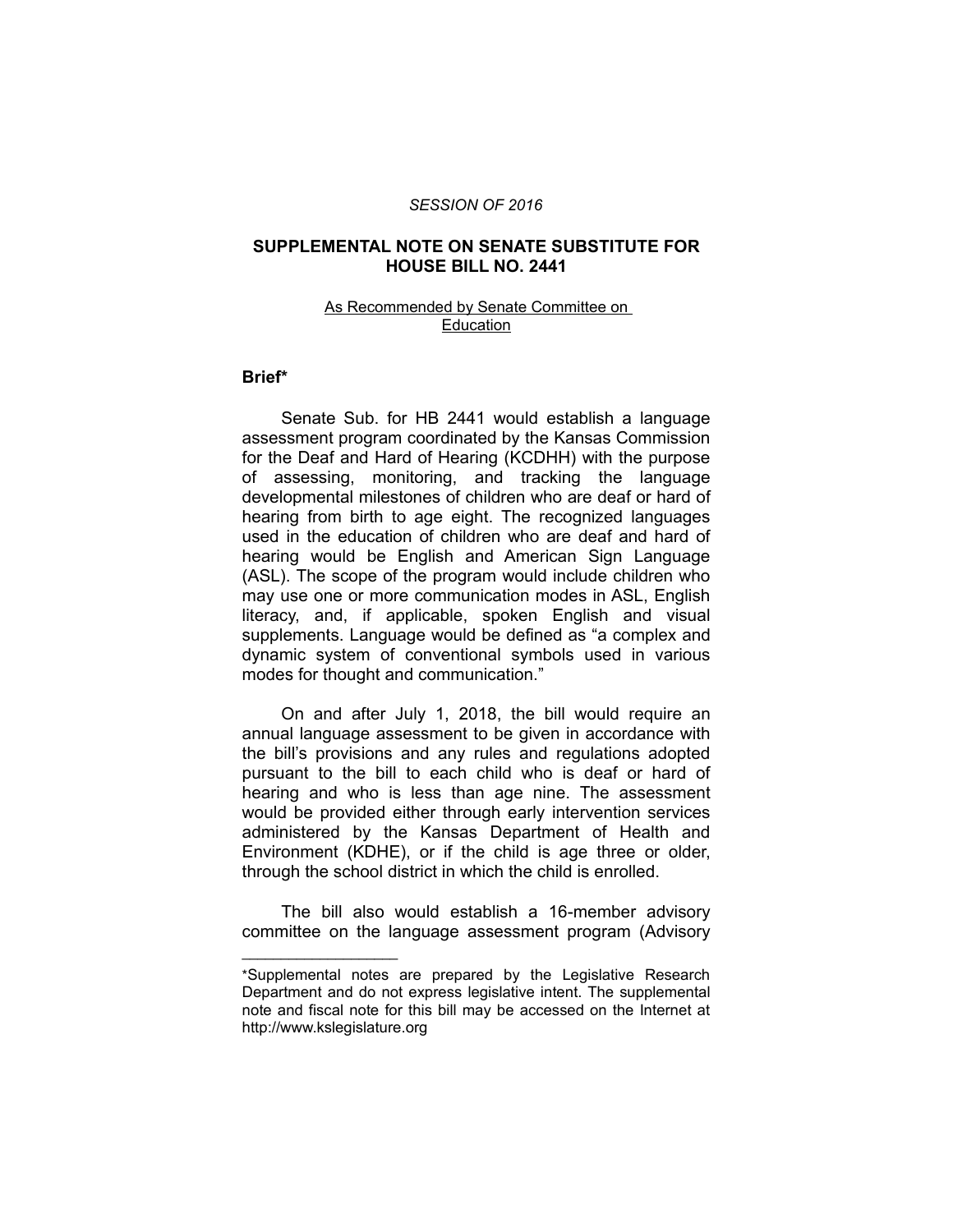Committee) within the KCDHH. The Governor would appoint nine members with the following qualifications:

- A credentialed teacher of the deaf who uses both ASL and English during instruction;
- A credentialed teacher of the deaf who uses spoken English with or without visual supplements during instruction;
- A credentialed teacher of the deaf who has expertise in curriculum development and instruction of ASL and English;
- A credentialed teacher of the deaf who has expertise in assessing language development in both ASL and English;
- A speech language pathologist who has expertise working with children from birth to age eight;
- A professional with a linguistic background who conducts research on language outcomes of children who are deaf or hard of hearing and use ASL and English;
- A parent of a child who is deaf and uses both ASL and English; and
- A parent of a child who is deaf or hard of hearing and who uses spoken English with or without visual supplements; and
- A member who is knowledgeable about teaching and using both ASL and English in the education of children who are deaf and hard of hearing.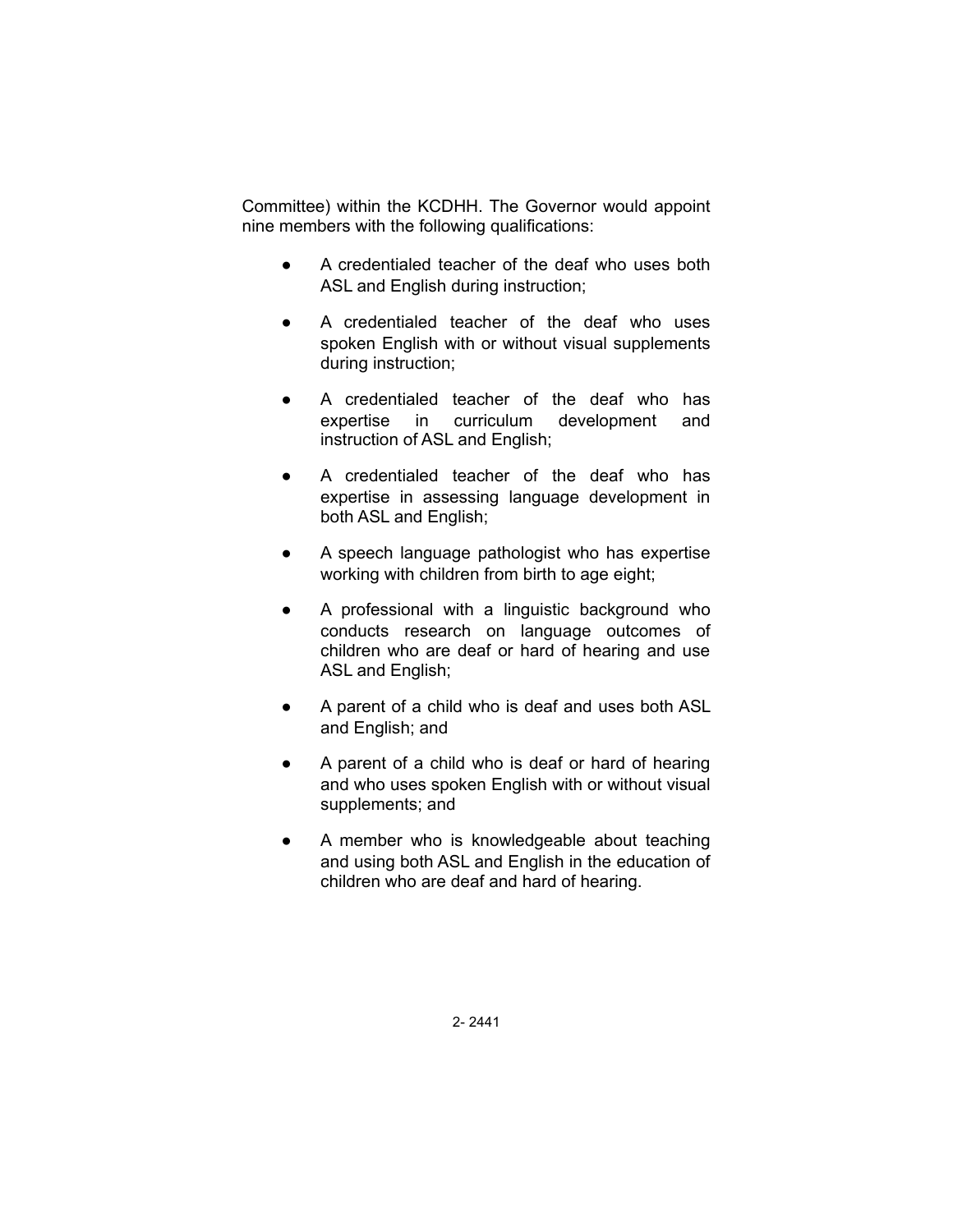The remaining seven members, or their designees, would be *ex officio* members:

- The executive director of KCDHH;
- The coordinator of the Sound Start Program;
- The KCDHH member representing the State School for the Deaf;
- The KDCHH member representing KDHE;
- The KDCHH member representing the Kansas State Board of Education;
- The coordinator of the KDHE Early Intervention Program; and
- The coordinator of the Kansas State Department of Education's (KSDE's) Early Education Program.

The executive director of KCDHH would call an organizational meeting of the Advisory Committee on or before August 1, 2016, where the members would elect a chairperson and vice-chairperson. The bill would authorize the Advisory Committee to meet at any time and at any place within the state on the call of the chairperson. The bill would specify a quorum would be nine members and all actions of the Advisory Committee would be by motion adopted by a majority of members present when there is a quorum.

The Advisory Committee would be charged with developing specific action plans and proposed rules and regulations necessary to fully implement the language assessment program on or before January 31, 2018. To carry out this charge, the bill would require the Advisory Committee to: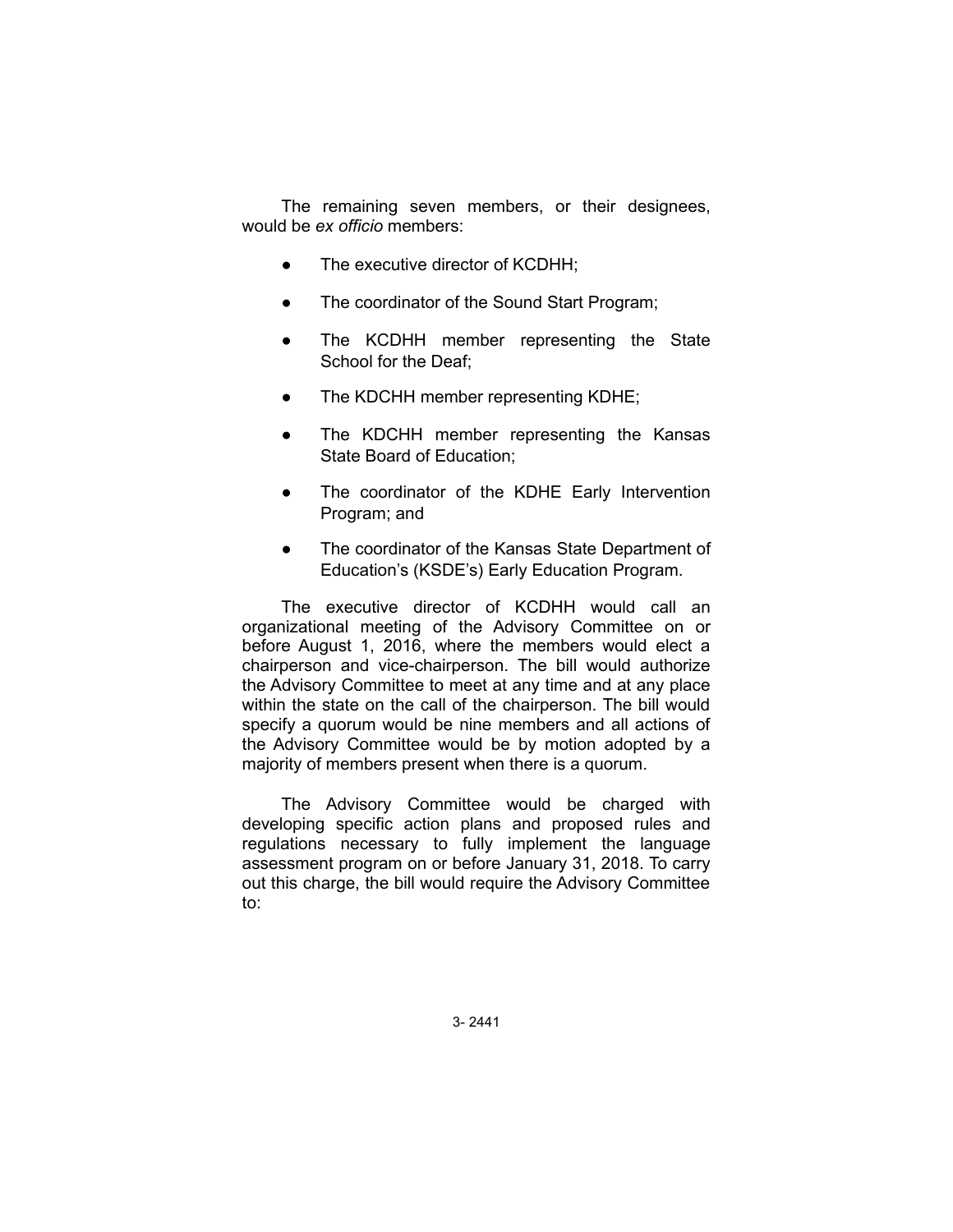- Collaborate with the Coordinating Council on Early Childhood Developmental Services and the Kansas State Special Education Advisory Council;
- Solicit input from professionals trained in the language development and education of children who are deaf or hard of hearing on the selection of specific language developmental milestones;
- Review, recommend, and monitor the use of existing and available language assessments for children who are deaf or hard of hearing;
- Identify and recommend qualifications of language professionals with knowledge of the use of evidence-based, best practices in English and ASL who can be available to advocate at individualized family service plan (IFSP) and individualized education program (IEP) team meetings;
- Identify qualifications of language assessment evaluators with knowledge on the use of evidencebased, best practices with children who are deaf or hard of hearing and resources for locating such evaluators; and
- Identify procedures and methods for communicating language acquisition, assessment results, milestones, assessment tools used, and progress of the child to the parent or legal guardian of such child, teachers, and other professionals involved in the early intervention and education of such child.

The bill would require the specific action plans and proposed rules and regulations developed by the advisory committee to include the following:

Language assessments that include data collections and timely tracking of the child's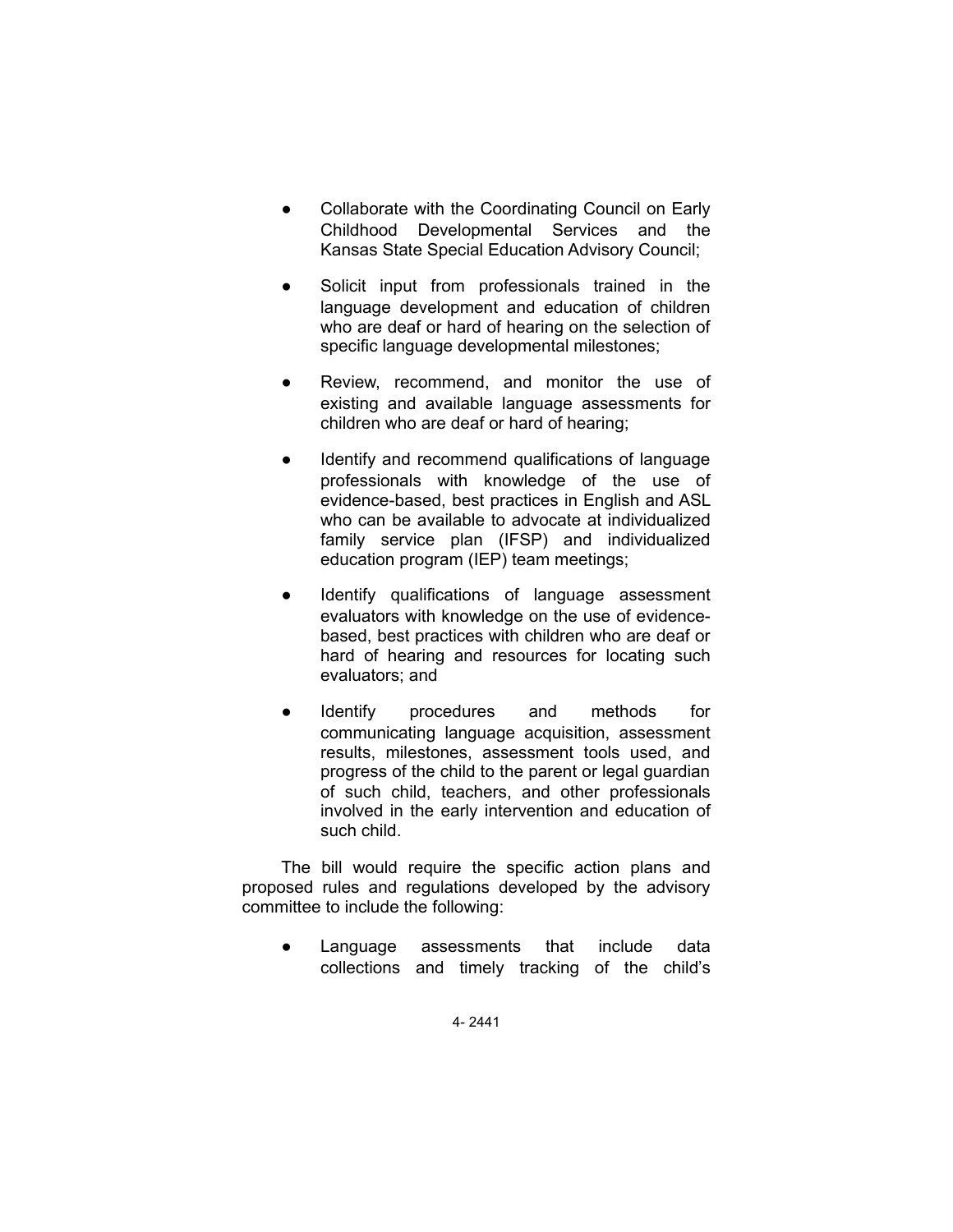development so as to provide information about the child's receptive and expressive language compared to such child's linguistically ageappropriate peers who are not deaf or hard of hearing;

- Language assessments conducted in accordance with standardized norms and time lines in order to monitor and track language development milestones in receptive, expressive social, and pragmatic language acquisition and developmental stages to show progress in ASL literacy, English literacy, or both for all children who are deaf or hard of hearing from birth to age eight;
- Language assessments delivered in the child's mode of communication and which have been validated for the specific purposes for which each assessment is used, and appropriately normed;
- Language assessments administered by individuals who are proficient in ASL for ASL assessments and English for English assessments;
- Use of assessment results, in addition to the assessment required by federal law, for guidance on the language developmental discussions by IFSP and IEP teams when assessing the child's progress in language development;
- Reporting of assessment results to the parents or legal guardian of the child and the applicable agency;
- Reporting of assessment results on an aggregated basis to the House and Senate Committees on Education; and
- Reporting of assessment results to the members of the child's IFSP or IEP team, which may be used, in addition to the assessment required by federal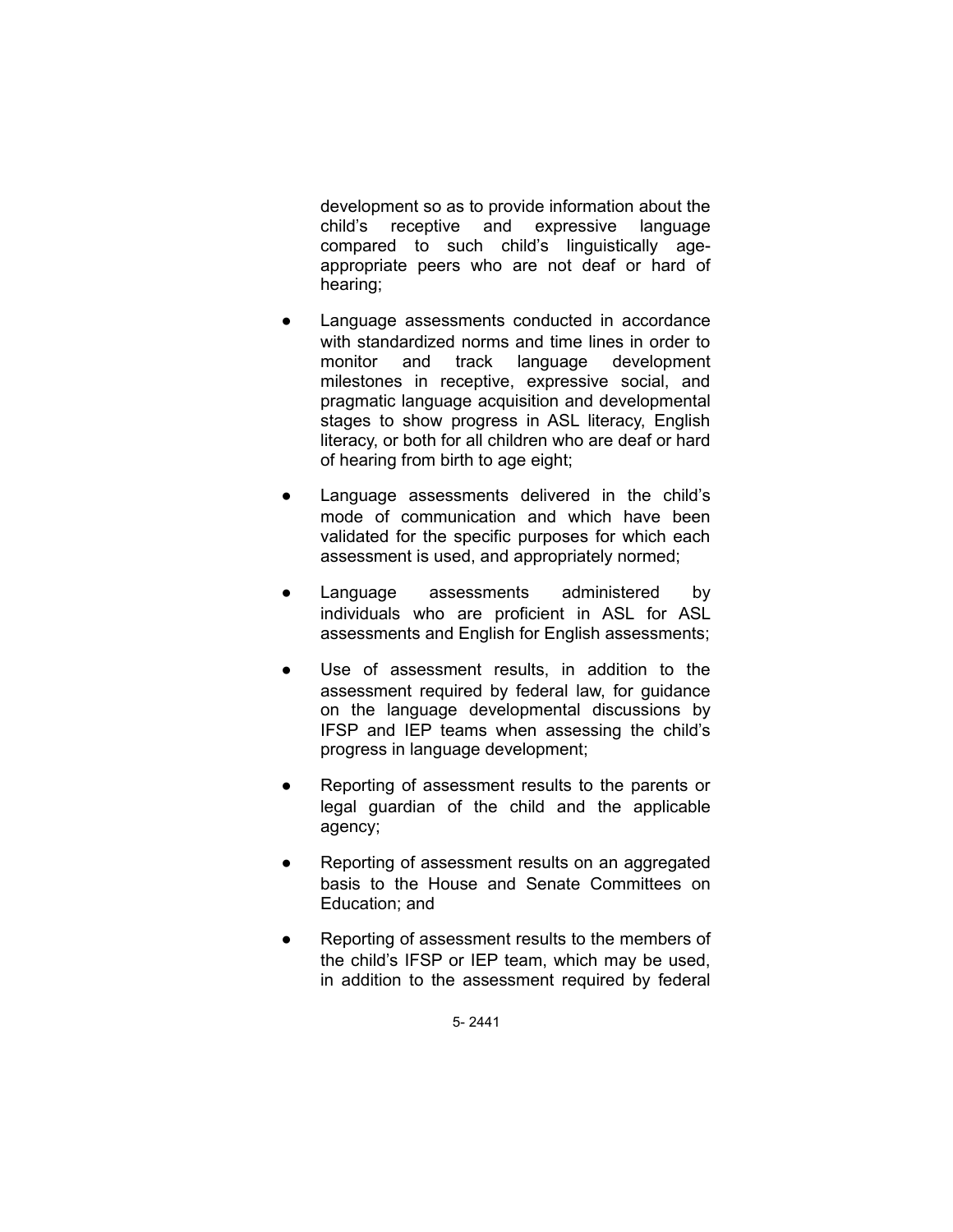law, by the child's IFSP or IEP team, as applicable, to track the child's progress and to establish or modify the IFSP or IEP.

The Advisory Committee would cease to exist after July 1, 2018.

The bill would require KSDE, KDHE, and the State School for the Deaf to enter into interagency agreements with KCDHH to share statewide aggregate data. Further, on or before January 31, 2019, and each January 31 thereafter, the bill would require KCDHH to publish a report specific to language and literacy development of children who are deaf or hard of hearing for each age from birth to age eight, including those who are deaf or hard of hearing and have other disabilities, relative to such children's peers who are not deaf or hard of hearing. The report would be based on existing data reported in compliance with the federally required state performance plan on pupils with disabilities. KCDHH also would be required to publish the report on its website.

# **Background**

HB 2441, as introduced, would have extended the sunset of a statute requiring the Legislative Division of Post Audit to conduct three school district efficiency audits each fiscal year from June 30, 2017, to June 30, 2020.

The Senate Committee adopted a substitute to SB 444, which was offered by a group of stakeholders who had collaborated to reach consensus on the bill. The substitute modified the makeup of the Advisory Committee, its charge, and the required components of the specific action plans and proposed rules and regulations developed by the Advisory Committee; added a sunset for the Advisory Committee; required KSDE, KDHE, and the State School for the Deaf to enter into interagency agreements with KCDHH to share statewide aggregate data; and amended definitions. The